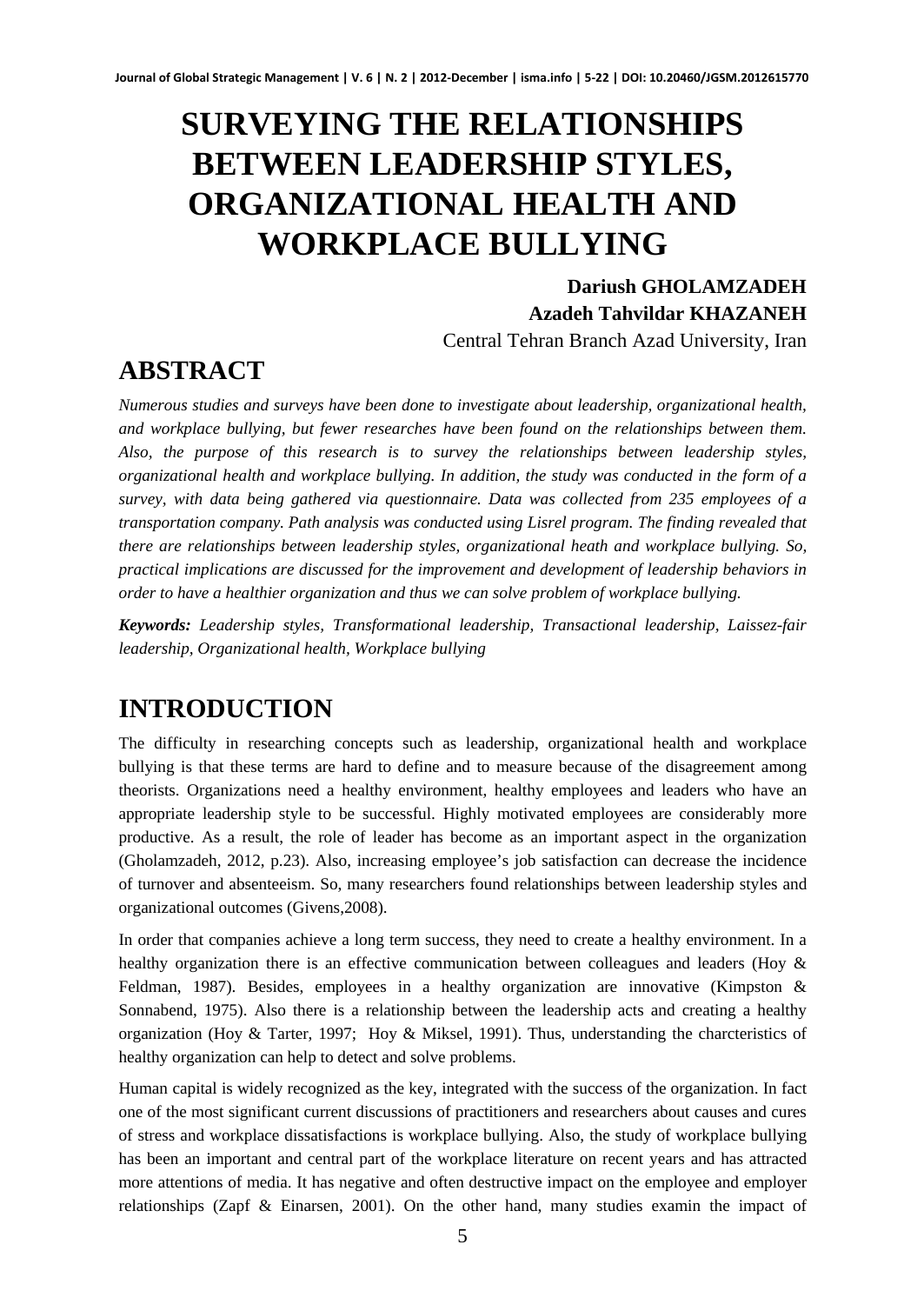workplace bullying on the individual and organizations (Einarsen & Mikkelsen, 2003). Workplace bullying has negatively affect oganizational outcomes such as decreasing performance, job satisfaction or increasing turnovers and absenteeism (Lutgen-Sandvik & Namie, 2009).

Thus, an appropriate leadership style creates a healthy organization and decrease workplace bullying (Cemaloglu, 2011). This research examines relationships between leadership styles, organizational health and workplace bullying in a transportation company and the results support that there are relationships between leadership styles, organizational health and workplace bullying.

# **Literature Review And Hypotheses**

## Leadership

In recent years, there has been an increasing interest in leadership. Also, there are several definitions of leadership but there is no consensus on a definition. For example many people define leadership as a series of specific traits or characteristics while the others define it as comprising of certain skills and knowledge and some people define it as a process. We can say there are some definitions that have a bias toward leadership as a process. For example, "Leadership is defined as the process of influencing the activities of an organized group toward goal achievement"(Rauch & Behling, 1984, p46) or "leadership is a relationship between those who aspire to lead and those who choose to follow" (Kouzes & posner, 2002, p.20). In this research leadership means a process that places an emphasis on social interaction and relationship that includes influencing others in a certain direction (Gholamzadeh, 2012, p.9).

Besides, leadership and management are not the same thing. But they are necessarily linked and overlapded (Gholamzadeh, 2012, p.20). If management and leadership separate from each other it may cause more problems than solveing them. However, many people discuss the differences between leadership and management. Warren Bennis composed a list of differences between leadership behaviors and management behaviors as shown in Table 1.

| Concepts             | <b>Behaviors</b>                                                                                                                                     |
|----------------------|------------------------------------------------------------------------------------------------------------------------------------------------------|
| Management           | administers, copies, maintains, focuses on system and structure, relies on control, short-range                                                      |
| <b>Behaviors</b>     | view, imitates, accepts status quo, does things right                                                                                                |
| Leadership Behaviors | Innovative, original thinking, develops, focuses on people, inspires trust, long-range perspective,<br>originates, challenging, does the right thing |

**Table 1 Leadership versus management description (Bennis, 1989, p.139)** 

Perhaps there was a time that managers and leaders could be separated from each other. But now where value comes increasingly from the knowledge of employees, they do not just want managers to assign tasks for them or maximize efficiency. They want managers to define purpose for them, to nurture skills, develop their talent and inspire results (Murray, 2012). In fact according to Peter Drucker who identified the emergence of the knowledge worker, "one does not manage people, the task is to lead people and the goal is to make productive the specific strengths and knowledge of every individual" (Drucker, 1999, p.22).

## Leadership theories

Over time, a number of theories of leadership have been proposed. Most leadership theories focused on three perspectives: leadership as a process or relationship, leadership as a combination of traits or personality characteristics, or leadership as certain behaviors or as leadership skills.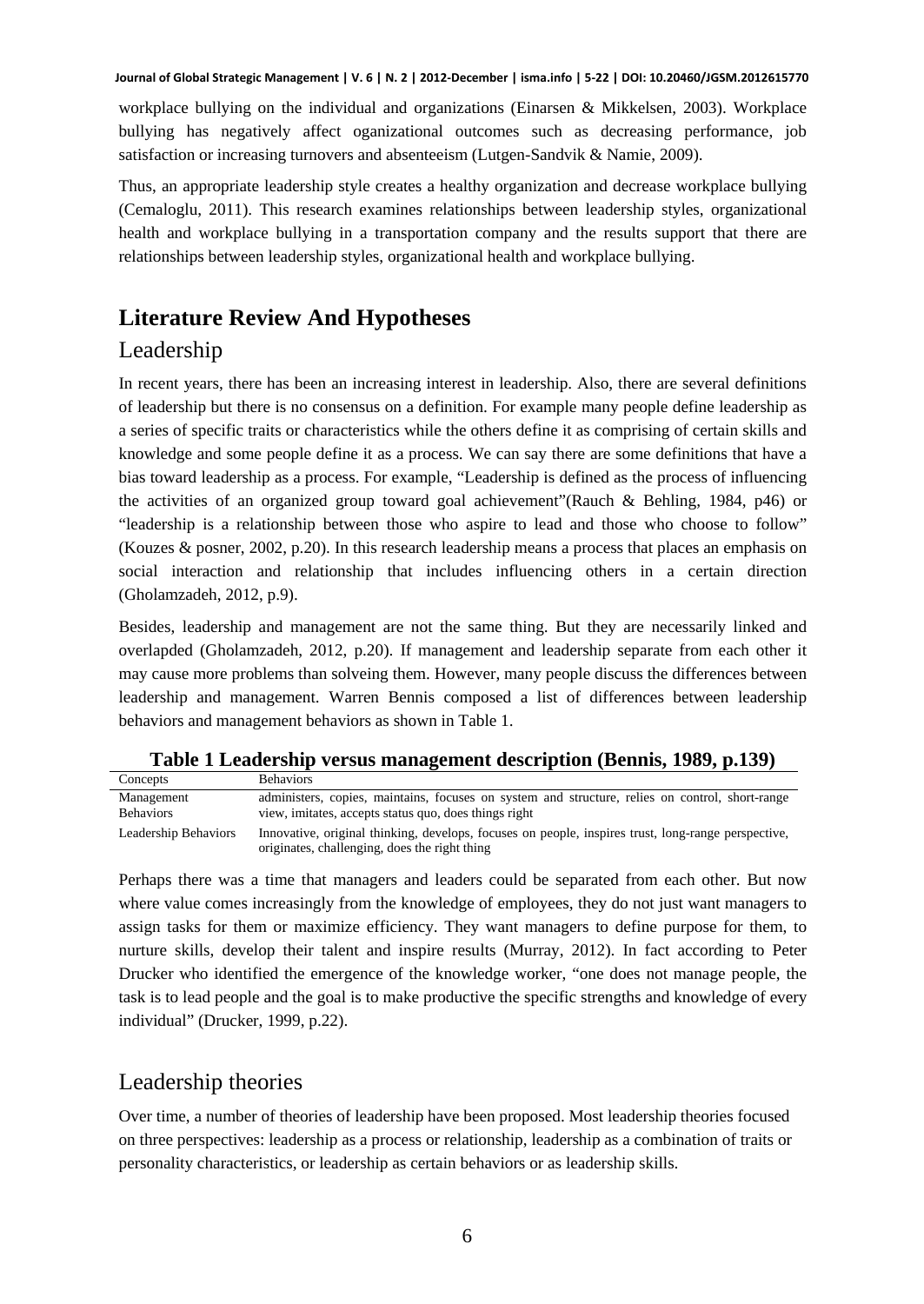So, Bryman (1992) clearly divides leadership research into four decades. As shown in Table 2 This brief list begins with the trait approach and ends with the new leadership approach. Traditional leadership theories focused mainly on rational process, but theories of transformational leadership emphasize on emotion and values (Yukel, 1994).

| Period                       | Approach                                                                              | Core theme                                                           |
|------------------------------|---------------------------------------------------------------------------------------|----------------------------------------------------------------------|
| Up to late $1940s$           | Trait approach                                                                        | Leadership ability is innate                                         |
| Late $1940s$ to late $1960s$ | Style approach                                                                        | Leadership effectiveness is to do with how the<br>leader behaves     |
| Late 1960s to early 1980s    | Contingency approach                                                                  | It all depends; effective leadership is affected by the<br>situation |
| Since early 1980s            | New Leadership approach (includes)<br>transformational and charismatic<br>leadership) | Leaders need vision                                                  |

### **Table 2 Trends in leadership theory and research (Bryman, 1992, p.1)**

In Table 3 although different words have been used to describe the new leadership, but all of them have the same meanings and less differences seem to exist between them. In fact differences are in the scope of the concept that the authors used. Some of them focus on leader's vision while the others use it in organizational processes or organizational culture (Den hartog et al., 1995).

**Table 3 Major distinctions in recent leadership theory and research (Bryman, 1992, p.107)** 

| Old leadership             | New leadership                 | Sample contributors                                                                                                 |
|----------------------------|--------------------------------|---------------------------------------------------------------------------------------------------------------------|
| Non-charismatic leadership | Charismatic leadership         | Conger, 1989; Conger and Kanungo, 1987, 1988; House,<br>1977: Nadler and Tushman, 1990                              |
| Transactional leadership   | Transformational<br>leadership | Bass, 1985; Bennis and Nanus, 1985; Peters and Waterman,<br>1982; Tichy and Devanna, 1990                           |
| Management/managers        | Leadership/leaders             | Bennis and Nanus, 1985; Bennis, 1989; Hickman, 1990;<br>Kotter, 1990; Peters and Austin, 1985; Zaleznik, 1977, 1990 |
| Non-visionary leadership   | Visionary leadership           | Sashkin, 1988; Westley and Mintzberg, 1989                                                                          |
| Non-magical leadership     | Magic leadership               | Nadler and Tushman, 1989                                                                                            |

# New Leadership theories

Since 1980s, the transformational leadership approach has grown in public and researchers study more about it. Also, transformation means a process that change and transforms thus transformational leadership transforms individuals through emotions, values, ethics, standards and long term goals (Northouse, 2004). Transformational leadership theory was introduced by burns (1978) and further expanded and refined by Bernard Bass (1985). Bass (1994) introduced Full Range of Leadership (FRL) Model including transformational, transactional and laissez-faire leadership (Northouse, 2004, p.176).

# Transformational leadership

Transformational leadership style is characterised in the FRL model by four dimensions. Which include idealized influence, inspirational motivation, intellectual simulation and individualized consideration and they are referred to as the 'four I's' (Northouse, 2004, p.176). Idealized influence (charisma) is a behaviour that arouses strong follower emotions and identification with the leader. Through such behaviour, leaders become role models for their followers and are admired, respected and trusted (Northouse, 2004, p.174). Inspirational motivation includes behaviours that motivates and inspires followers by communicating high expectations and expressing purposes in simple ways which provides meaning and challenge to their followers work (Northouse, 2004, p.176). Intellectual simulation arouses individual and team spirit with enthusiasm and optimism (Northouse, 2004, p.177;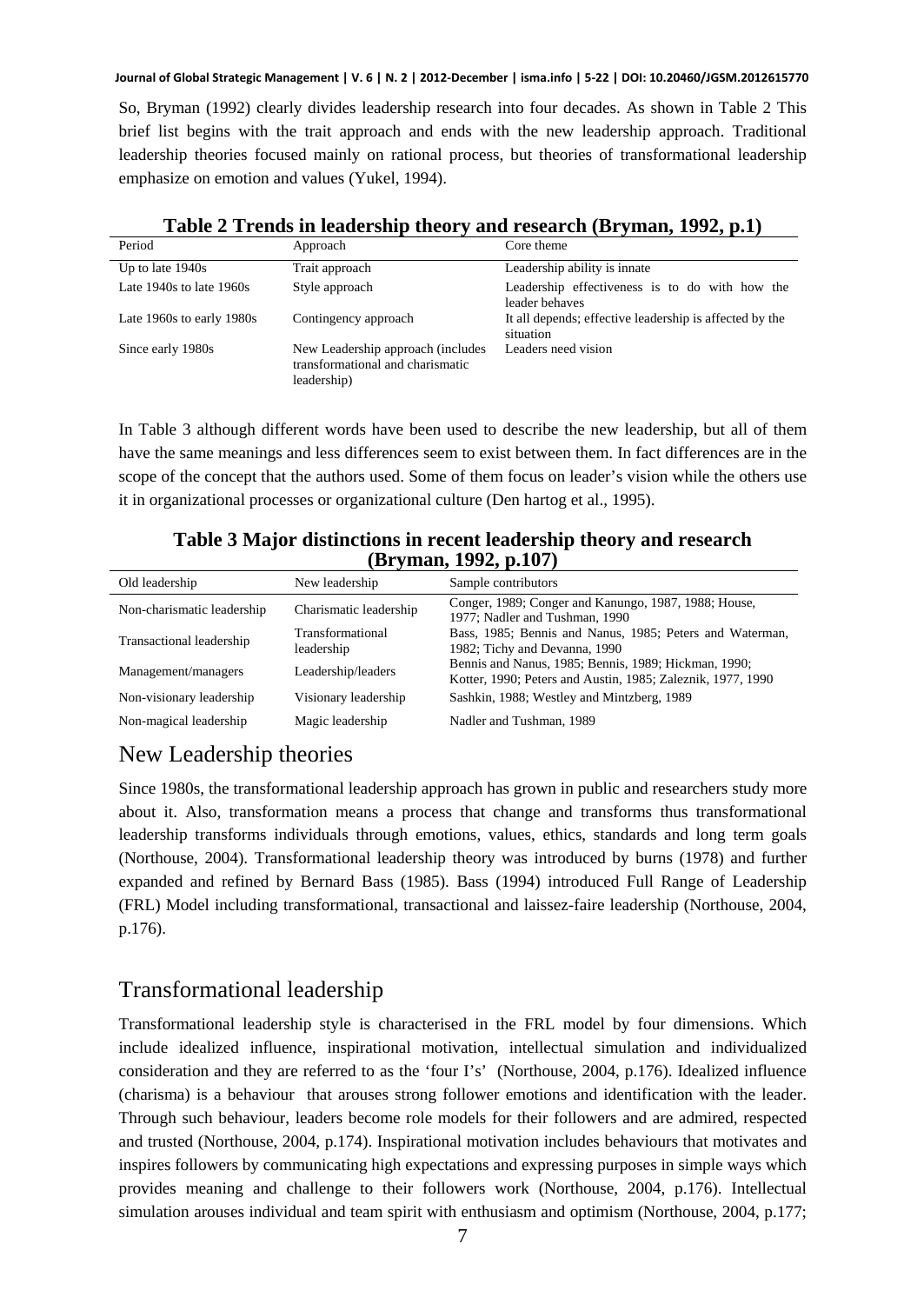Yukel, 1994). Intellectual simulation involves leaders who stimulate followers to be creative and innovative by questioning assumptions, reframing problems and approaching old situations in new ways (Northouse, 2004, p.177). Individualized consideration includes mentoring, supporting, encouragement and coaching of followers work (Northouse, 2004, p.177; Yukel, 1994).

Transformational leadership can be taught to individuals at all levels in the organization; therefore, it can positively affect on firm's performance (Bass & Avolio, 1990a). It can be also useful in improving team development, decision making groups, quality initiatives and reorganizations (Bass & Avolio, 1994). Overall, transformational leadership let leaders know about a full range of their behaviors, from complete non-leadership (laissez-fair) to transactional and finally to transformational.

# Transactional leadership

Transactional leadership emerging from this model include management-by-exception and contingent reward. In fact management by exception(MBE) takes two forms: active and passive. Active MBE occurs when the leader monitors followers performance, deviation from standards and rules and taking corrective action in anticipation of irregularities. Passive MBE occurs when a leader waits passively for mistakes to occur, intervenning only if standards are not met. On the other hand contingent reward involves an interaction between the leader and the follower in which the leader uses rewards, promises and praise to motivate followers to achieve performance levels agreed by both parties (Northouse, 2004, p.179; Bass & Avolio, 1990b; Mester et al., 2003).

## Laissez-faire leadership

Laissez-faire or "hands-off" was identified by Bass and Avolio (1994) in the FRL model as a non transactional factor. Laissez-fair also describes leaders who delay decision-making, give no feedback and make little effort to help followers satisfy their needs or to help them grow (Northouse, 2004, p.179).

Such leaders avoid accepting resposibilities, they are absent when they are needed and take no action even when problems become chronic. Laissez-faire leaders are inactive and indicate the absence of leadership and are on the contrary to the active forms of transformational leadership. Also, these leaders make negative effects on subordinate performance (Bass, 1999).

# The importance of leadership

Leadership is a definition that is used in building teams to make synergy and to be the ones on top. The leader inspires and motivates people to stay involved in the work. Since employees spend majority of their day time in activities which are influenced by a leader so the importance of leadership is tangible. In addition, the speed of change in today's business environment makes leadership increasingly important (Yukel, 2006; as cited by Kocolowski, 2010). Table 4 demonstrated that leadership leads to in organizational outcomes.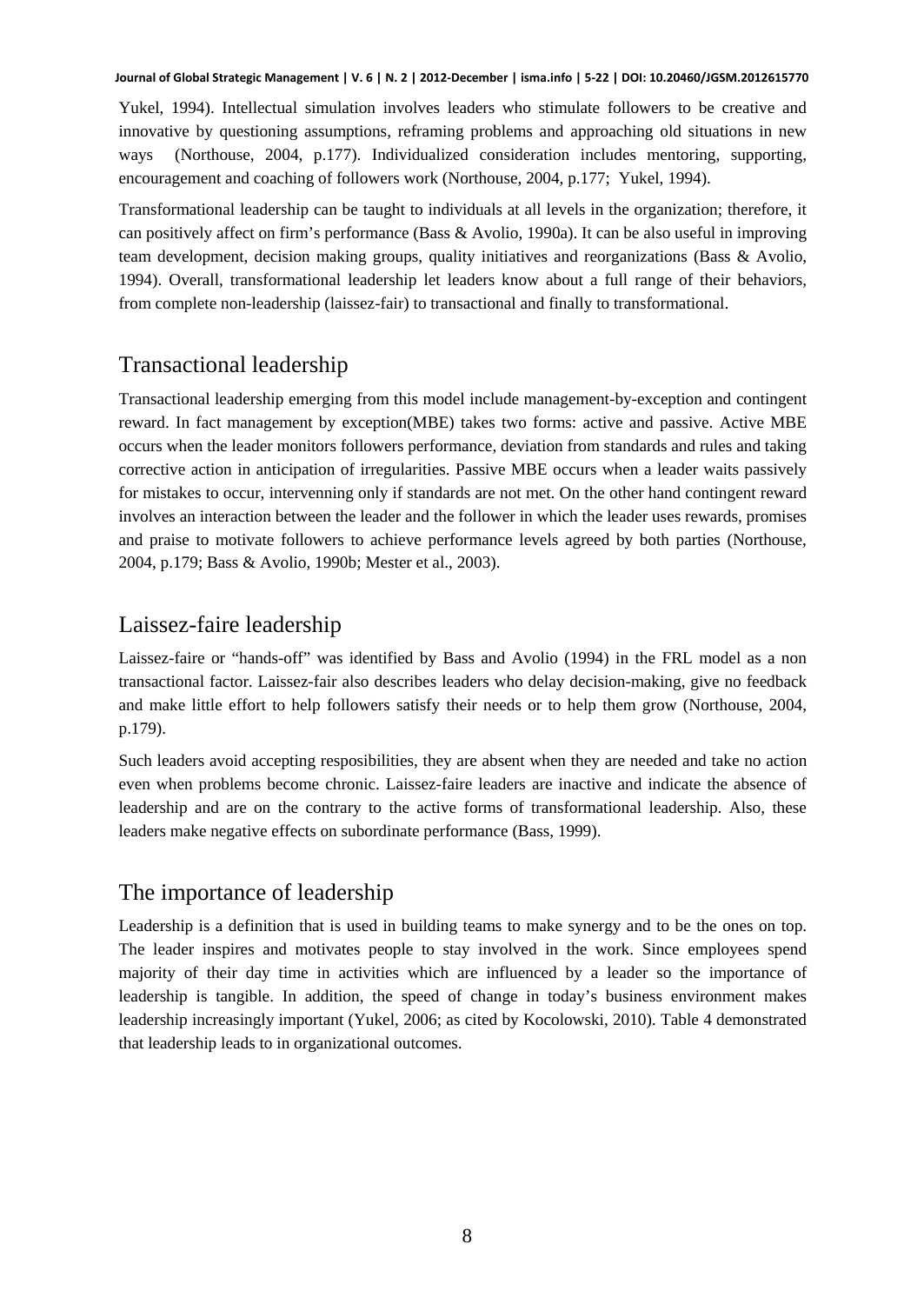| <b>Outcomes</b>  | Characteristics                               | Related studies                                    |
|------------------|-----------------------------------------------|----------------------------------------------------|
| Job satisfaction | 1. Stems from follower's perception           | Maeroff, 1998; Nguni, Sleegers, & Denessen,        |
|                  | 2. Responsibility and autonomy in work tasks. | 2006; Emery & Barker, 2007                         |
| Commitment       | 1. Enthusiasm                                 | Allen & Meyer, 1990, 1996; Dee, Henkin, &          |
|                  | 2. Work experiences, organizational and       | Singleton, 2004 Nguni, Sleegers, & Denessen,       |
|                  | personal factors serve as antecedents         | 2006                                               |
| Trust            | 1. Essential in relationship between          | Butler, Cantrell, & Flick, 1999; Gillespie & Mann, |
|                  | transformational leader and followers.        | 2000; Podsakoff, Mackenzie, Moorman, & Fetter,     |
|                  | 2. Determines much of the organization's      | 1990                                               |
|                  | character and influences organizational       |                                                    |
|                  | structure.                                    |                                                    |
| Motivation       | 1. Extra effort is an indicator               | Hatter & Bass, 1998; House & Shamir, 1993          |
|                  | 2. High energy level among followers          |                                                    |
|                  | 3. One of three main domains of follower's    |                                                    |
|                  | development                                   |                                                    |
| Organizational   | 1. Positive benefits for organizations and    | Ackfeldt & Leonard, 2005; Bolino, Turnley, &       |
| citizenship      | organization personnel                        | Bloodgood, 2002; Barksdale & Werner, 2001;         |
| behavior/        | 2. Positive selfless behavior                 | Nguni, Sleegers & Denessen, 2006; MacKenzie,       |
| Performance      | 3. Positive effect on employee performance    | Podsakoff, & Ahearne, 1998                         |
|                  |                                               |                                                    |

| Table 4 organizational outcomes (Givens, 2008) |  |  |  |  |  |  |
|------------------------------------------------|--|--|--|--|--|--|
|------------------------------------------------|--|--|--|--|--|--|

Also it was shown that stock price of companies perceived to be well led, grew 900 percent versus 74 percent for companies perceived to lack leadership over a ten years (Bennis, 1998; as cited by Gholamzadeh, 2012, p.48). "The truth is that no one factor makes a company admirable, but if you were forced to pick the one that makes the most difference, you'd pick leadership". In Warren Buffet's opinion, "People are voting for the artist and not the painting" (Bennis, 1998; as cited by Gholamzadeh, 2012, p.47).

## Organizational health

One of the most significant current discussions of theoreticians and practitioners is the concept of "Organizational health". Organizational health was initially defined by Miles (1969) as an organization's ability to function effectively, to cope adequately, to change appropriately and to grow from within. A healthy organization must display high levels of ten properties which are categorized in three groups.

a- Task needs include: 1-Goal focus, 2-Communication adequacy and 3-Optimal power equalization.

b- Maintenance needs include: 4-Resource utilization, 5-Cohesiveness and 6-Morale.

c- Growth and development needs include: 7-Innovativeness, 8-Autonomy, 9-Adaptation and 10- Problem-solving adequacy (Hoy et al., 1991).

Murphy defines Organizational health with two terms: the economic health of the business and the physical and mental health of the workers. According to Murphy five factors have emerged as predictors of organizational health: employee development, communication, innovation, freedom from conflict and commitment to organizational values (Lim & Murphhy, 1999).

Organizational health also has been used to describe an organization's stability and its ability to face outside influences. Parsons(1953) identified four imperative functions of social systems which are the problem of accommodating to their environment, setting and implementing goals, maintaining cohesiveness within the organization and creating and preserving a unique culture. According to parsons (1967) all organizations have three distinct levels of control over these activities: the technical, managerial and institutional levels (Hoy et al., 1991, p.56).

Hoy and miskel (1991) introduced seven sub-dimensions: organizational integrity, initiating structure, manager influence, resource support, consideration, morale and academic emphasis. According to Hoy and his colleagues, organizational integrity is the ability of the organization to deal with its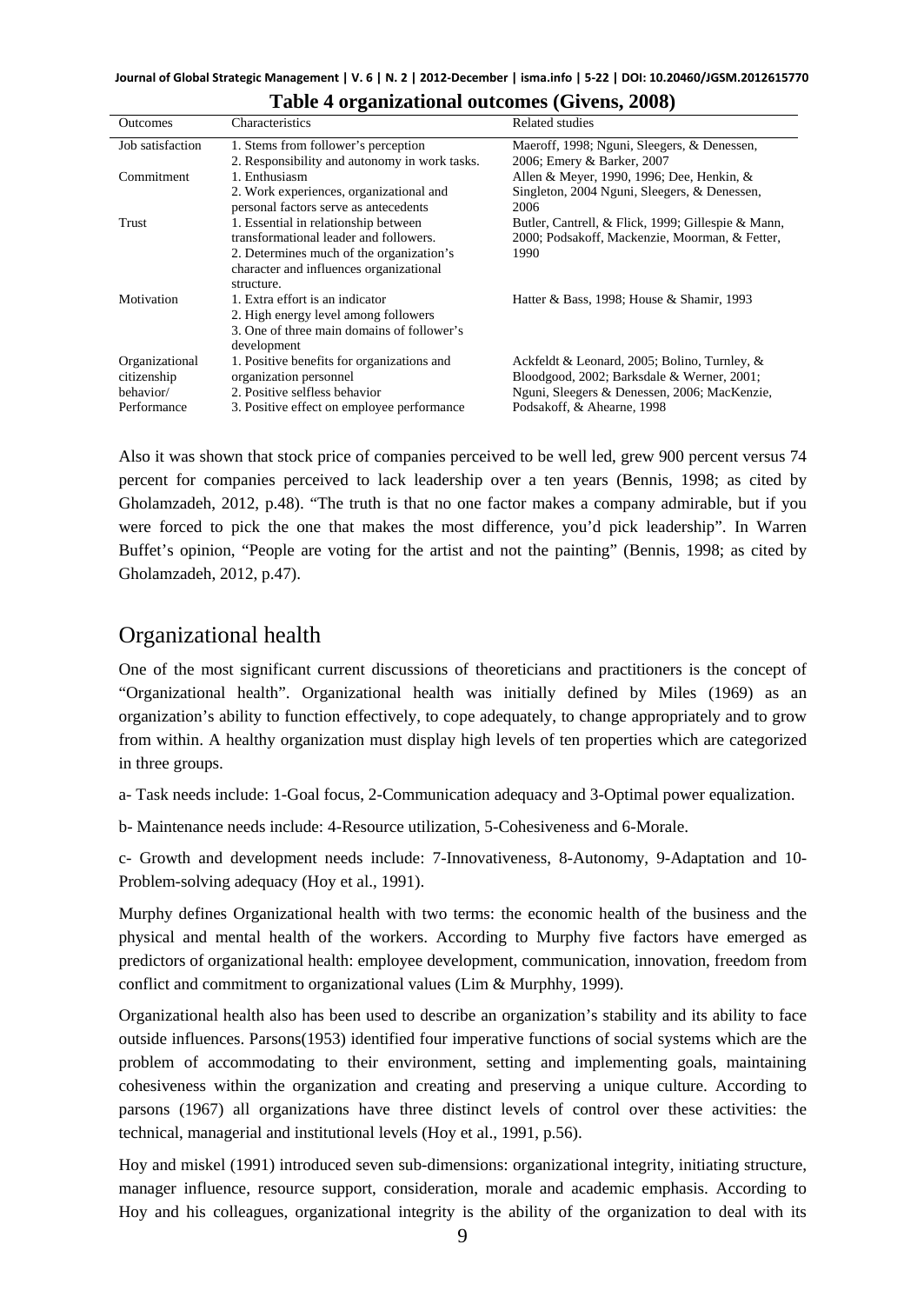environment in a way that preserves the integrity of organizational programs. Initiating structure is defined as the way the manager specifiies standards of performance and work expectations. Manager influence is the manager's ability to influence the actions of superiors. Resource support refers to organizational ability to provide adequate work supplies. Consideration is manager behavior that is friendly and supportive. Morale includes trust, enthusiasm and the confidence of the colleagues. Academic emphasis is focusing on the success by setting goals and high expectations in pursuit of excellence in academics(Hoy & Miskel, 1987, p.237; Hoy, Tarter, & Bliss,1990, Hoy & Miksel, 1991, Cemaloglu, 2011). In the current study organizational health is the ability that an organization adapts to its environment, create harmony among its members and achieve its goals( Hoy & Miksel, 1991; Korkmaz, 2006).

| Organizational health Dimension | <b>Function</b>       | Activity     |
|---------------------------------|-----------------------|--------------|
| Organizational integrity        | Adaptation            | Instrumental |
| Initiating structure            | Goal Achievement      | Instrumental |
| Manager influence               | Integration & Latency | Expressive   |
| Resource support                | Adaptation            | Instrumental |
| Consideration                   | Integration & Latency | Expressive   |
| Morale                          | Integration & Latency | Expressive   |
| Academic emphasis               | Goal Achievement      | Instrumental |

#### **Table 5 Imperative Functions and Organizational Health Dimensions (Hoy et al., 1991, p.58)**

# Healthy organization

Some researchers suggest that organizations like other living things may become sick, so it can not reach its objectives (Cemaloglu,2011). In fact in a healthy organization the technical, managerial and institutional levels are in harmony. So, the organization meets both instrumental and expressive needs. A healthy organization is described as an organization that succeeds in dealing with factors from outside of the organization and directing the organization in the attainment of its goals (Hoy  $\&$ Miskel, 1987, p.57).

Besides, in a healthy organization, employees are protected from outside pressures, communication and interactions between employees, managers and customers are efficient (Hoy & Feldman, 1987). In addition, the measurement of organizational health needs to be a combination of organizational leadership, organizational integrity, interaction, organizational identity and organizational products (Akbaba, 1997; as cited by Korkmaz, 2006).

As the organizations become healthier the degree of trust in manager, trust in colleagues and trust in the organization increase (Tarter & Hoy, 1988). Furthermore managers in healthy organizations are enterprising, assertive and change oriented. Also their employees are more loyal, commited, satisfied and creative. So, healthy organizations create fruitful atmosphere for employees to effectively achieve both employees and organizational goals (Hoy et al., 1991, p.72).

# The importance of organizational health

Organizational health become an important component both in practice and research after 1980s. It focuses on relations both inside and outside the organization (Korkmaz, 2006). People working in such an organization will be committed as they see their colleagues who make effort to work towards a better future (Licata & harper, 2001; as cited by Korkmaz, 2006). In adittion, organizational health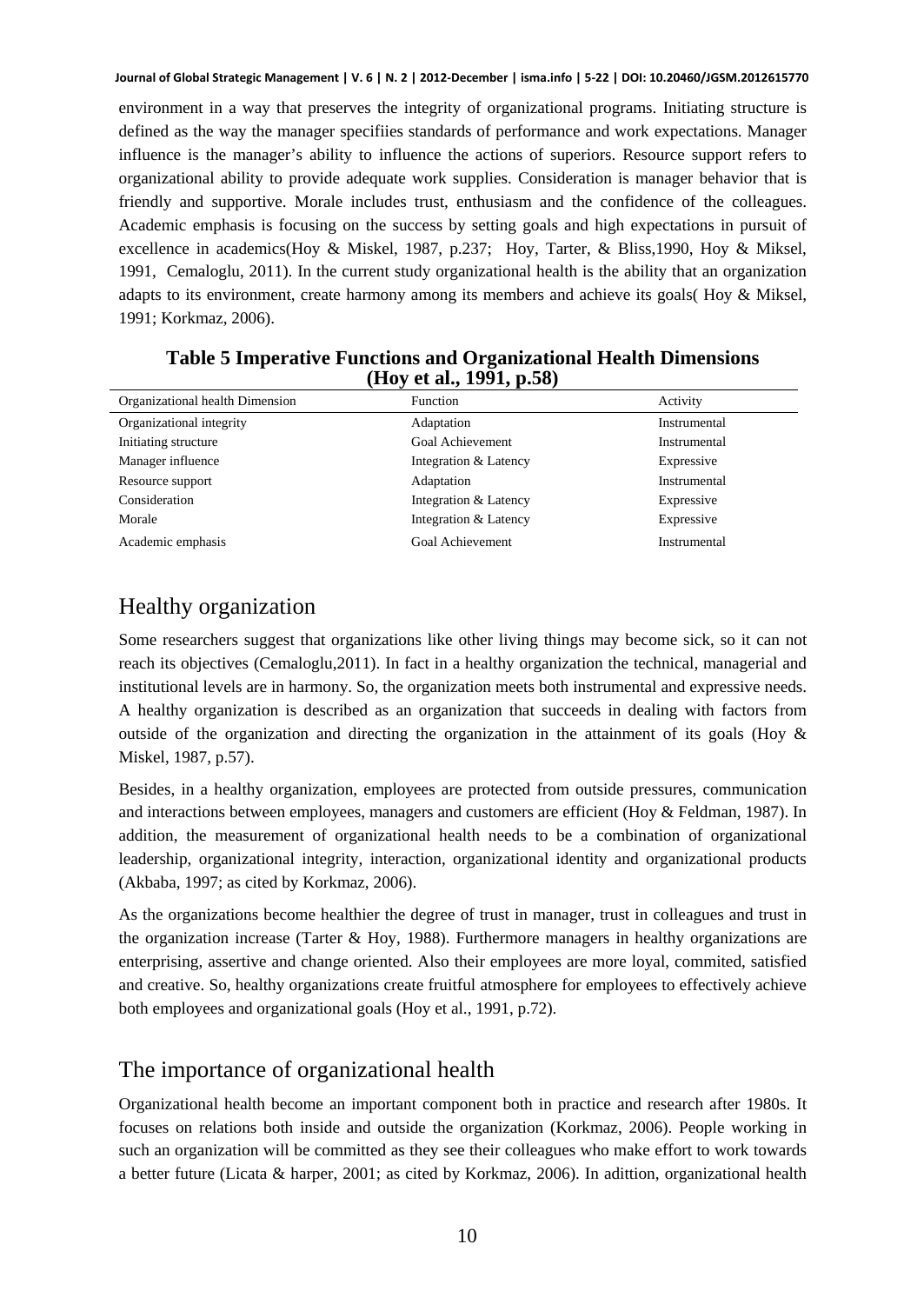results in organizational efficiency (Brookover, 1978). Relevant studies about organizational health are found in Table 6.

| <b>Outcomes</b>        | Findings                                                                                            | Related studies            |
|------------------------|-----------------------------------------------------------------------------------------------------|----------------------------|
| Successful change plan | Organizational health is as a strong factor in successful<br>planned change.                        | Clark & Fairman, 1983      |
| innovation             | Highlight the relationship between staff characteristics,<br>innovation and organizational health.  | Kimpston & Sonnabend, 1975 |
| Healthy climate        | Provide a comparative analysis of the concepts<br>organizational health and organizational climate. | Hoy et al., 1990           |
| Robust vision          | The relationship between school health and strong school<br>vision.                                 | Korkmaz, 2006              |
| Performance            | Uses the concept of an organizational health to evaluate<br>organizational performance.             | Huang & Ramey, 2008        |

| Table 6 Organizational health studies (Cemaloglu, 2011) |  |  |
|---------------------------------------------------------|--|--|
|                                                         |  |  |

# Bullying

As we know one of the most significant discussions in the past ten years is workplace bullying. Several reports in German media, talks about employees who are excluded from their colleagues and had to leave the organization because of losing their self-confidence and being under high levels of stress (Cemaloglu, 2011). This phenomenon not only harms employees, but also costs organizations billions of dollars annually (Sypher, 2004). Unfortunately, leaders either do not know the harmful effects of workplace bullying, or they do not know how to effectively intervene (Salin, 2003; as cited by Georgakopoulos et al., 2011).

There are several definitions for bullying (Jenkins, 2011), so different words have been used to describe this phenomenon such as "mobbing" (Zapf, 1999),"emotional abuse" (Keashly, 2002), "harassment" (Hannabuss, 1998) and "bullying" (Einarsen & Skogstad, 1996). Bullying was initially difined by Leyman (1990) a German physician and psychiatrist, who studied on school bullying and expanded it to bullying at work(mobbing). Andrea Adams (1990) introduces this phenomenon as "bullying" through series of BBC broadcasts. As a result of her effort bullying has become an important issue for researchers to study about (Lutgen-Sandvik et al., 2007).

Besides workplace bullying is difined "as a situation in which, over a period of time, one or more persons are persistently on the receiving end of negative actions from one or several others in a situation where the one at the receiving end has difficulties defending against these actions" (Einarsen, 2000; Hoel et al., 1999). So, this definition has some characteristics:

1- frequency which means how often negative acts occurs, 2-duration or period of time which is usually at least six months, 3-intensity the number of different reported negative acts and 4-imbalance in formal or informal power (Einarsen et al., 2003).

# Types of workplace bullying

According to Einarsen there are three forms of bullying (Einarsen et al., 2009):

1-Work related bullying: which are the behaviours that create a difficult work situation for the target, like being given unreasonable deadlines, information being withheld, unmanageable workloads and opinions ignored.

2-Personal related bullying: such as being ignored, being gossiped about and rumors being spread.

3-Physically intimidating bullying: such as being intimidated and being shouted at.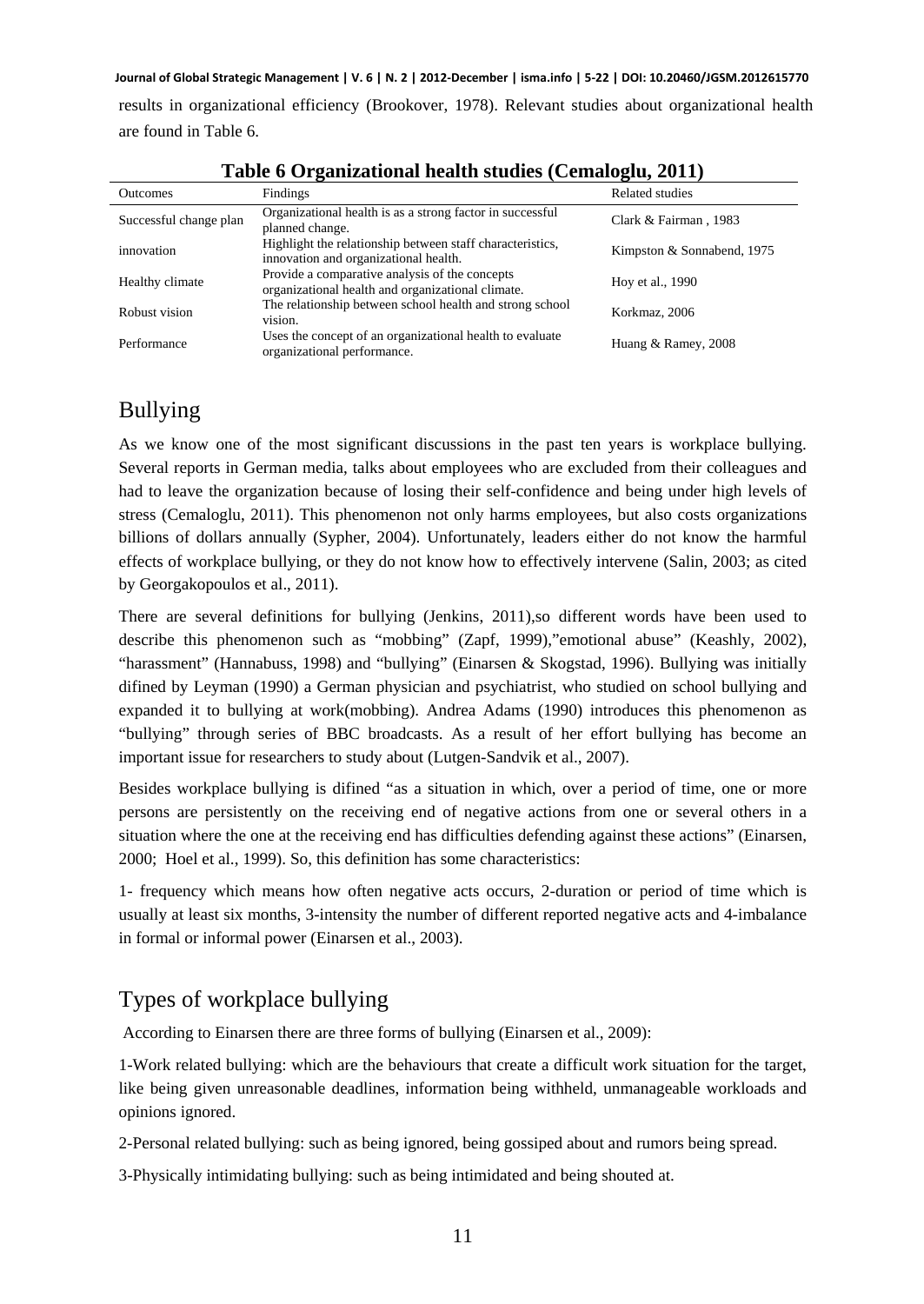For the purposes of this study workplace bullying is a situation when an individual experiences two or more negative acts for at least six months and find it difficult to stop the abuse. Bullies are perpetrators, Targets are those on the receiving end and Witnesses are individuals who never experienced bullying directly (Namie & Namie, 2003, p.3).

# Antecedents of workplace bullying

Actually there is not specific reason for people's bully (Einarsen, 1999; Zapf, 1999; Lutgen-Sandvik & Namie, 2009). However, researchers have categoriezed the factors that might increase bullying. See table 7 for individual antecedents:

|                | Findings                                                          | Related studies                         |
|----------------|-------------------------------------------------------------------|-----------------------------------------|
| Targets        | Men and women are equally likely to report being bullied at       | Namie, 2007; Rayner, 1997; Zapf et al., |
|                | work.                                                             | 2003                                    |
|                | The higher organizational position, the lower the incidence of    | Hodson et al., 2006                     |
|                | bullying.                                                         |                                         |
|                | Appearing too week, anxious, submissive, unassertive is           | Coyne et al., 2000                      |
|                | claimed to provoke aggression in others.                          |                                         |
|                | Communicating aggressively, rejecting less-ethical group          | Adams & Crawford, 1992                  |
|                | norms and overachieving are suggested as antecedents to being     |                                         |
|                | targeted.                                                         | Coyne et al., 2000; Matthiesen &        |
|                | Targets have lack social, communication skills, low self-esteem   | Einarsen, 2007                          |
|                | and are suspicious of others.                                     |                                         |
|                | Employees who are particularly talented, conscientious and        | Lutgen-Sandvik, 2006; Namie, 2003;      |
|                | well-liked by others as persons likely to be targeted.            | Coyne et al., 2003                      |
|                | Differences in age, race, gender, ethnicity and educational level | Keashly, 1998; Zapf $\&$ Einarsen, 2003 |
|                | may increase bullying behaviors.                                  |                                         |
| <b>Bullies</b> | Bullies seem to be male more often.                               | Hoel & Cooper, 2000; Zapf et al., 2003  |
|                | Supervisors or upper managers are identified bullies in 60 to 80  | Hoel & Cooper, 2000; Lutgen-Sandvik et  |
|                | percent of cases.                                                 | al., 2007; Namie, 2003; Rayner, 1997    |
|                | Bullies behaviors include lack of self control, self-reflection,  | Douglas & Martinko, 2001                |
|                | empathy and perspective-taking.                                   |                                         |

**Table 7 Individual antecedents (Lutgen-Sandvik & Namie, 2009)** 

Also, many researchers study about organizational antecedents. In the organization when the bully is a managers or a supervisor that have a positional power it becomes difficult for the targets to defend themselves (Einarsen, 2000). Unfortunately, most studies indicate that the the majority of bullies are in the higher positions in the organization (Namie & Namie, 2003, p.26). See Table 8 for studies which are related to organizational antecedents.

**Table 8 Organizational antecedents (Lutgen-Sandvik & Namie, 2009)** 

|                           | Findings                                                                                                                         | Related studies     |
|---------------------------|----------------------------------------------------------------------------------------------------------------------------------|---------------------|
| Workplace                 | Chaotic, unpredictable, high levels of job security, role conflict or strain<br>workers are more likely to report being bullied. | Hodson et al., 2006 |
|                           | Pressures to increase productivity while decreasing production costs can create<br>enormous stress on managers and employees.    | Bassman, 1992       |
|                           | With the unemployment rates targets cannot simply leave a job.                                                                   | Cohen, 2010         |
| Organizational<br>culture | Bullying seems more prevalent in work cultures that accept aggression as an<br>aspect of doing business.                         | Hoel & Salin, 2003  |
|                           | Win/lose culture is associated with bullying.                                                                                    | Smye, 1998          |

# Consequences of workplace bullying

Workplace bullying often goes unreported because the target feels ashamed (Baron & Neuman, 1998) and sometimes managers ignore or tolerate the bullying behavior deliberately as a management strategy (Sheehan, 1999) that's why the workplace bullying is epidemically increasing. In many cases targets report increased fear, anxiety, helplessness and anger because of the emotional abuse at work and often transfer these feelings into their personal lifes (Einarsen & Mikkelsen, 2003). For additional related studies about workplace consequences see Table9.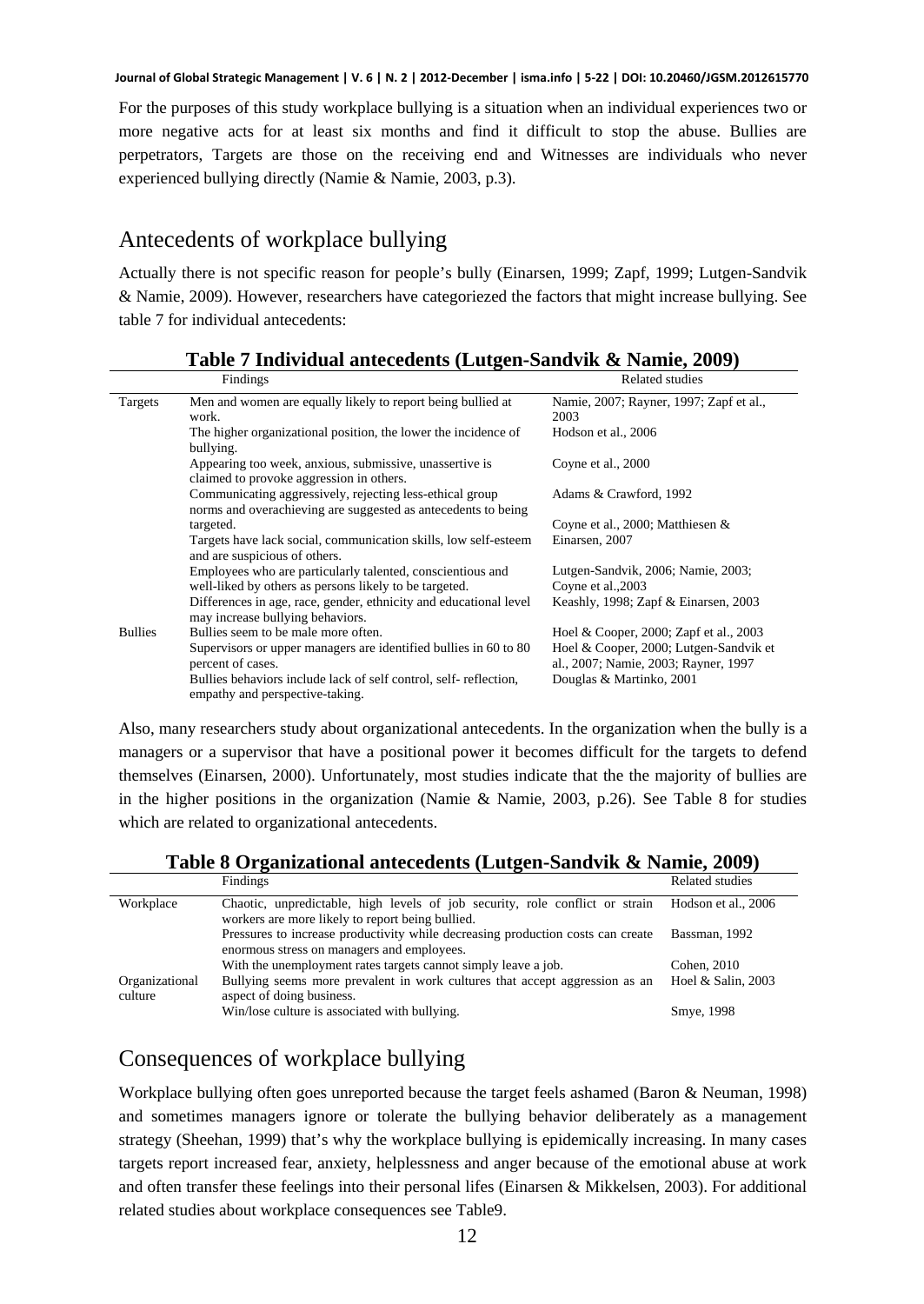| consequences                        | Findings                                                                                                                                                                                                                                                               | Related studies                                                                                                                                                                                                        |
|-------------------------------------|------------------------------------------------------------------------------------------------------------------------------------------------------------------------------------------------------------------------------------------------------------------------|------------------------------------------------------------------------------------------------------------------------------------------------------------------------------------------------------------------------|
| Targets                             | Low self-esteem.<br>Low physical and emotional health.<br>Cognitive functioning.<br>Higher levels of anxiety, depression.<br>Suicidal ideation.<br>High blood pressure, high risk of heart disease.<br>Effects on family functioning, relationships and communication. | Price Spratlen, 1995<br>Duffy, Ganster & Pagon, 2002;<br>Rospenda, 2002<br>Brodsky, 1976<br>Namie, 2003<br>Leymann, 1990<br>De Vogli, et al., 2007<br>Jenifer et al., 2003; Rayner et al.,<br>2002; Tracy et al., 2006 |
| Coworkers<br>(secondary<br>targets) | Unstable forces at work, excessive workloads, role ambiguity,<br>work relationship conflict.<br>Higher levels of negativity, stress and decreasing job satisfaction                                                                                                    | Jennifer et al., 2003<br>Lutgen-Sandvik at al., 2007                                                                                                                                                                   |
|                                     | because may be in fear of being the next target.                                                                                                                                                                                                                       |                                                                                                                                                                                                                        |
| Organizational                      | Effectiveness.<br>Because workers fear missing work, they may be present but are<br>not producing at their peak potential.                                                                                                                                             | Zellars et al., 2002<br>Lutgen-Sandvik, 2006                                                                                                                                                                           |
|                                     | Increased medical insurance.                                                                                                                                                                                                                                           | Bassman, 1992                                                                                                                                                                                                          |
|                                     | Loss of positive public images.<br>Difficulty to recruitment staff because of the word spreads about                                                                                                                                                                   | Bassman, 1992                                                                                                                                                                                                          |
|                                     | employee abusive organization.<br>Turnover and the cost of training new employees are directly                                                                                                                                                                         | Lutgen-Sandvik<br>McDermott,<br>&<br>2008                                                                                                                                                                              |
|                                     | linked to operating expenses.<br>Job satisfaction.                                                                                                                                                                                                                     | Lutgen-Sandvik, 2006; Rayner et<br>al., 2002                                                                                                                                                                           |
|                                     | Absenteeism, earlier retirements.                                                                                                                                                                                                                                      | Einarsen & Raknes, 1997<br>Lyman, 1996; Namie, 2003                                                                                                                                                                    |

#### **Table 9 Workplace bullying consequences (Lutgen-Sandvik & Namie, 2009)**

### Managing workplace bullying

Several attempts have been made to manage workplace bullying. First of all, the leadership's commitment for correcting and preventing from bullying is very important (Lutgen-Sandvik & Namie, 2009). This means that if workplace bullying mismanaged or unmanaged, it can increase violent and illegal physical acts of aggression (Andersson & Pearson, 1999) and can be costly for both the organization and employees. Actually, there is no single response to solve workplace bullying, but researchers present some solutions for this problem.

Organization can create anti bullying policies which describes the clear definition of bullying and the importance of this issue (Lutgen-Sandvik & Namie, 2009). Such policies should clarify acceptable and unacceptable behaviors in the organization (McKay & Fratzl, 2011) and include some informal complaints that make the target speak without fear of appraisal (Lutgen-Sandvik & Namie, 2009).

The organization can train individuals to recognize and protect from bullying and teach them to have respectful communications (Keashly & Neuman, 2005). In addition, managers must know the signs of bullying and respond quickly to complaints (Rayner et al., 2002; as cited by Lutgen-Sandvik & Namie, 2009) and the results must be reported to the involved parties like witnesses in order to decrease their tension(Lutgen-Sandvik & Namie, 2009).

## Leadership, Organizational health and Workplace bullying

Organizational health affects organizational performance therefore concepts such as leadership start to be discussed in organizations(Cemaloglu, 2006). In addition managers who have dynamic, supportive and influential management styles create healthy organizations (Hoy & Tarter, 1997; Hoy & Miksel, 1991, p.68) because they pay attention to workplace bullying so, they will more effectively meet their organizational goals (Keashly & Jagatic, 2003; as cited by Georgakopoulos et al., 2011). While, managers who have authoritarian and laissez-fair management styles can not create healthy organizations. These managers are associated with harassment and bullying problems in their workplaces(Hoel & Salin, 2003; Di Martino, et al., 2003; as cited by Lutgen-Sandvik & Namie,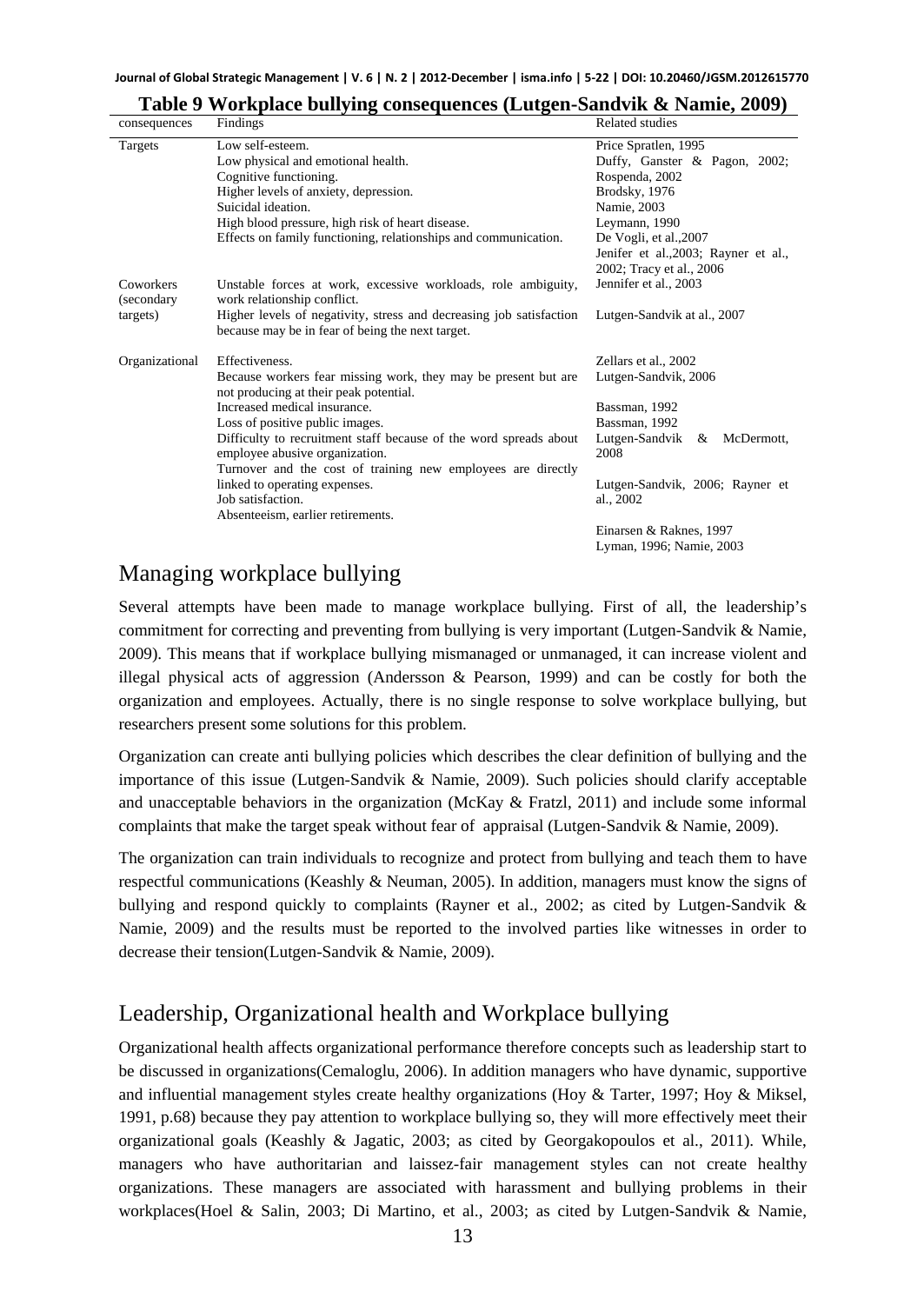2009), so they make the situation worse when they fail to prevent the bullying and in this situation unfortunately targets are abused by both the bully and the organization (Keashly, 2002).

As mentioned before leadership is the art of creating a working atmosphere to achieve high performance levels and organizational goals (Manase, 1985). In fact creating such an atmosphere depends on whether the organization has a healthy structure or not. The creation of healthy organizations relates to it's managers(Sergiovanni, 2006). In the other words, leaders who have a deeper awareness about workplace bullying will provide healthy working environment for their employees (Georgakopoulos et al., 2011).

# Research conceptual model

According to these explanations, it will be logical to relate leadership styles of managers to the organizational health and bullying.



### **Fig1. Research Conceptual Model**

## *Research Hypotheses*

In the present study the following hypotheses will be tested:

*H1: There is a significant relationship between transformational leadership behaviors of managers and organizational health and bullying.* 

*H2: There is a significant relationship between transactional leadership behaviors of managers and organizational health and bullying.* 

*H3: There is a significant relationship between laissez-fair leadership behaviors of managers and organizational health and bullying.* 

*H4: There is a significant relationship between organizational health and bullying.*

# **METHODOLOGY**

## Research Goal

The aim of this study is to identify whether the leadership styles may cause to different levels of organizational health and bullying. In order to, test the assumptions, a field survey was conducted.

# Sample and Data Collection

The survey of this study is conducted on 235 employees who were working in a transportation company in Iran in May 2012. The sampling criteria were adults including, 116 females and 119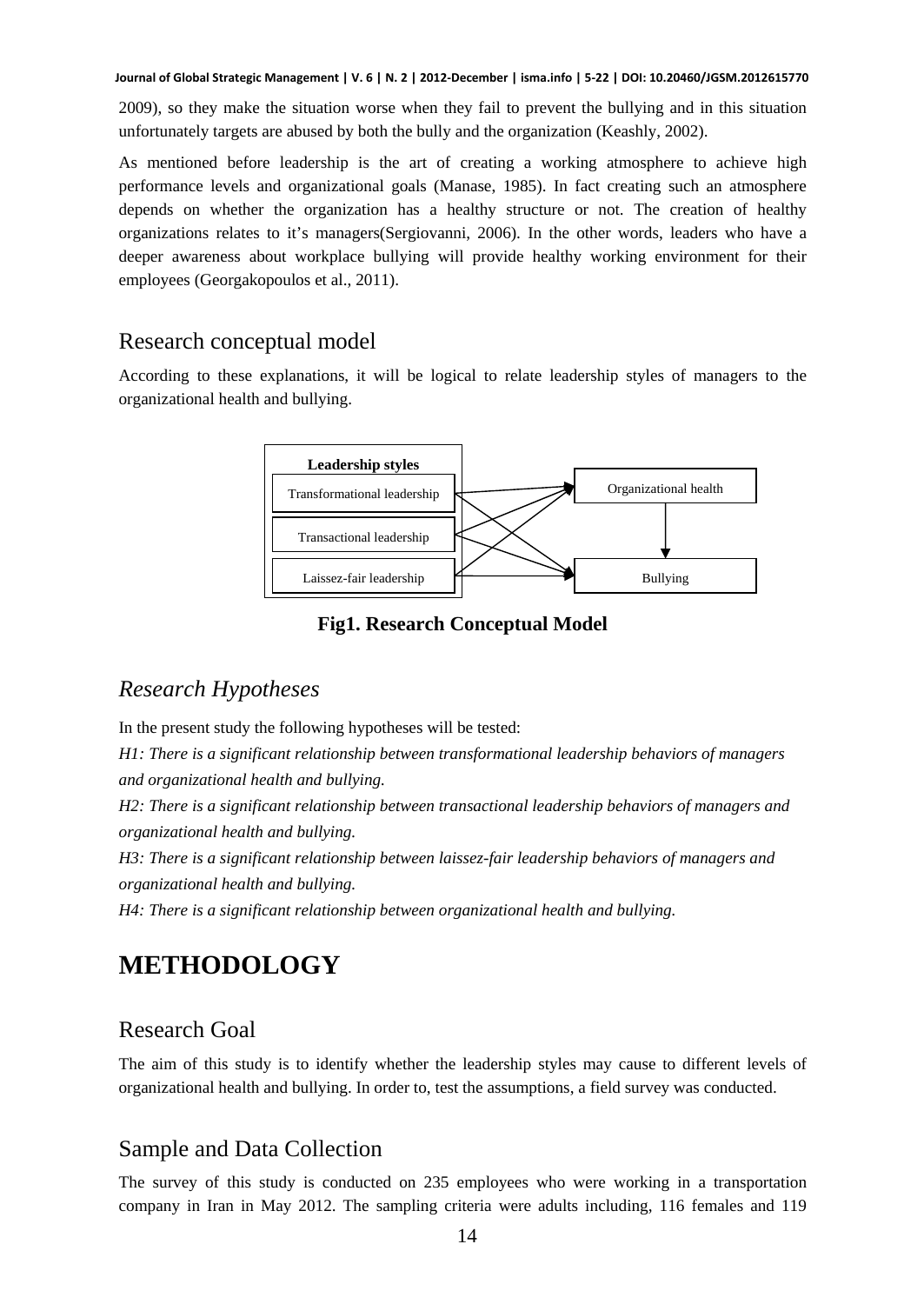males. The participants ages ranging from 20 to 59; 33.6 percent were single, 63.4 percent were married and 3 percent were divorced; 87.2 had permanent contracts, 12.8 had temporary contracts; background experience ranged between 6 months to 30 years; 84.3 percent were college graduates.

So, data were collected using questionnaires. Sample size was computed 235 through Cochran's sample size formula for a population amount of 600 employees. 250 questionnaires were distributed. Questionnaires with missing data in about 6 percent were excluded, 235 questionnaires of final data were left.

### Research instrument

In order to examine the content validity of questionnaires, it was examined by field experts and in order to determine its reliability and content validity a pilot study of the instruments were done. In a pilot study, the questionnaire was applied to 33 employees outside the sample and corrections were made based upon the feedback received.

Leadership questionnaire is based on the Bass and Avolio full range of leadership model. Also this scale evaluated leadership styles using 35 items distributed in 3 subscales. In this case individuals were asked to respond to each item using a 5 point scale ranging from 0 to 4. Coding was entered into SPSS and the Cronbach's  $\alpha$  factor for the transformational leadership instrument was computed about 0.94 and transactional leadership was 0.76 and laissez-fair was 0.61 respectively.

In addition, for organizational health used Hoy et al (1991) OHI questionnaire. The questionnaire was translated to Persian from English and customized for the related company. It has 35 items distributed in 6 subscales. Individuals were asked to respond to each item using a 4 point scale ranging from 1 to 4. Cronbach's  $\alpha$  factor for the organizational health instrument was computed 0.90.

Workplace bullying was assessed by Einarsen et al (1994) negative acts questionnaire. Overall the questionnaire was translated to Persian from English. Participants were asked to respond to 29 items distributed in 3 subscales using a 5 point scale ranging from 1 to 5. In general, Cronbach's  $\alpha$  factor for the workplace bullying instrument was computed 0.93.

The structural validity was examined using confirmatory factor analysis (CFA) to examine the validity of model and dimensional structure. Lisrel fit statistics chi-square=300.73, df=109, p-value=0.07500, RMSEA=0.067 indicated that these items fit the model sufficiently. Also exploratory factor analysis (EFA) was performed in order to be able to directly inspect whether or not the factor loading matrix possessed the simple structure. The Keiser-Meyer-Olkin (KMO) measures the sampling adequacy. KMO also Bartlett's measures are shown in Table10:

| Tabiely Kivity and Bartiell Stest |                                  |                               |      |
|-----------------------------------|----------------------------------|-------------------------------|------|
| Concepts                          | KMO measure of sampling adequacy | Bartlett's test of sphericity | sig  |
| Transformational leadership       | 0.92                             | 2851.57                       | 0.00 |
| Transactional leadership          | 0.863                            | 758.20                        | 0.00 |
| Laissez-fair leadership           | 0.62                             | 102.154                       | 0.00 |
| Organizational health             | 0.87                             | 4012.65                       | 0.00 |
| <b>Bullying</b>                   | 0.90                             | 3839.34                       | 0.00 |

### **Table10 KMO and Bartlett's test**

The result showed that the KMO criterion indicated that the data set is suitable for factor analysis and Bartlett's test of sphericity was highly significant.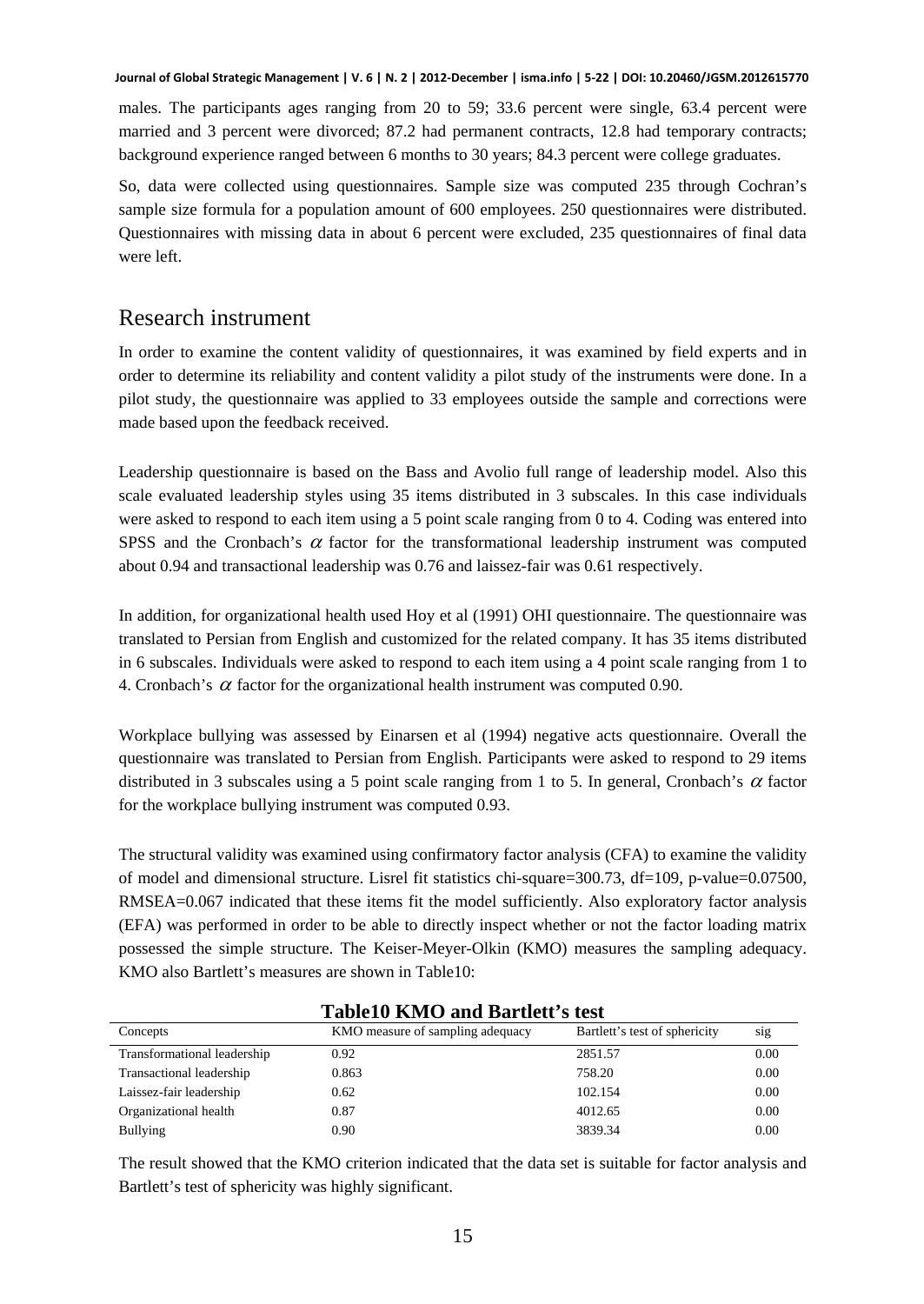# Analyses and Results

In this study, statistical analyses were conducted with the Statistical Package for Social Science (SPSS), version 19. Frequencies analyses, reliability analyses, exploratory and factor analysis were conducted. In addition, Structural Equation Modeling (SEM) was applied, using the Lisrel 8.53 program. Structural equation modeling was conducted to investigate relationships between leadership styles, organizational health and workplace bullying. The result from SEM supports the theoretical model with a  $x^2 = 170.82$ , df =142. The  $x^2$ /df ratio of 1.20 had a value less than 2, indicating an acceptable fit. Also an inspection of the fit indices was considered in the present study showed that they met the criteria recommended: GFI =  $0.97$ , AGFI =  $0.96$ , CFI =  $0.95$ , NFI= $0.096$  and RMSEA = 0.063. In combination, these fit indices suggest a satisfactory fit to the data. So, examination of the path coefficients for the model indicated the proposed paths were significant (see Figure 2).



**Fig 2. The proposed structural equation model** 

The results show that transformational leadership, transactional leadership and laissez-fair leadership were associated with bullying directly and indirectly through organizational health. Also bullying was directly related to organizational health (see Table 11). The path from organizational health to bullying was -0.18. **Table11 SEM result** 

| Tadiell Əlivi Tesuit                                            |                           |         |                          |
|-----------------------------------------------------------------|---------------------------|---------|--------------------------|
| relationship                                                    | Standard value( $\beta$ ) | t-value | result                   |
| Transformational leadership $\rightarrow$ Organizational health | 0.42                      | 5.37    | Significant relationship |
| Transformational leadership $\rightarrow$ Bullying              | $-0.12$                   | $-2.24$ | Significant relationship |
| Transactional leadership $\rightarrow$ Organizational health    | 0.17                      | 2.57    | Significant relationship |
| Transactional leadership $\rightarrow$ Bullying                 | 0.16                      | 2.81    | Significant relationship |
| Laissez-fair leadership $\rightarrow$ Organizational health     | $-0.18$                   | $-2.99$ | Significant relationship |
| Laissez-fair leadership $\rightarrow$ Bullying                  | 0.20                      | 2.70    | Significant relationship |
| Organizational health $\rightarrow$ Bullying                    | $-0.18$                   | $-2.25$ | Significant relationship |

Workplace bullying is a negative indication for the organization and as a result it disrupts the positive public thoughts (Lutgen-Sandvik et al., 2007). Also it decreases job satisfaction (Einarsen & Raknes, 1997), effectiveness (Zellars et al., 2002), employee's physical and emotional health (Duffy et al.,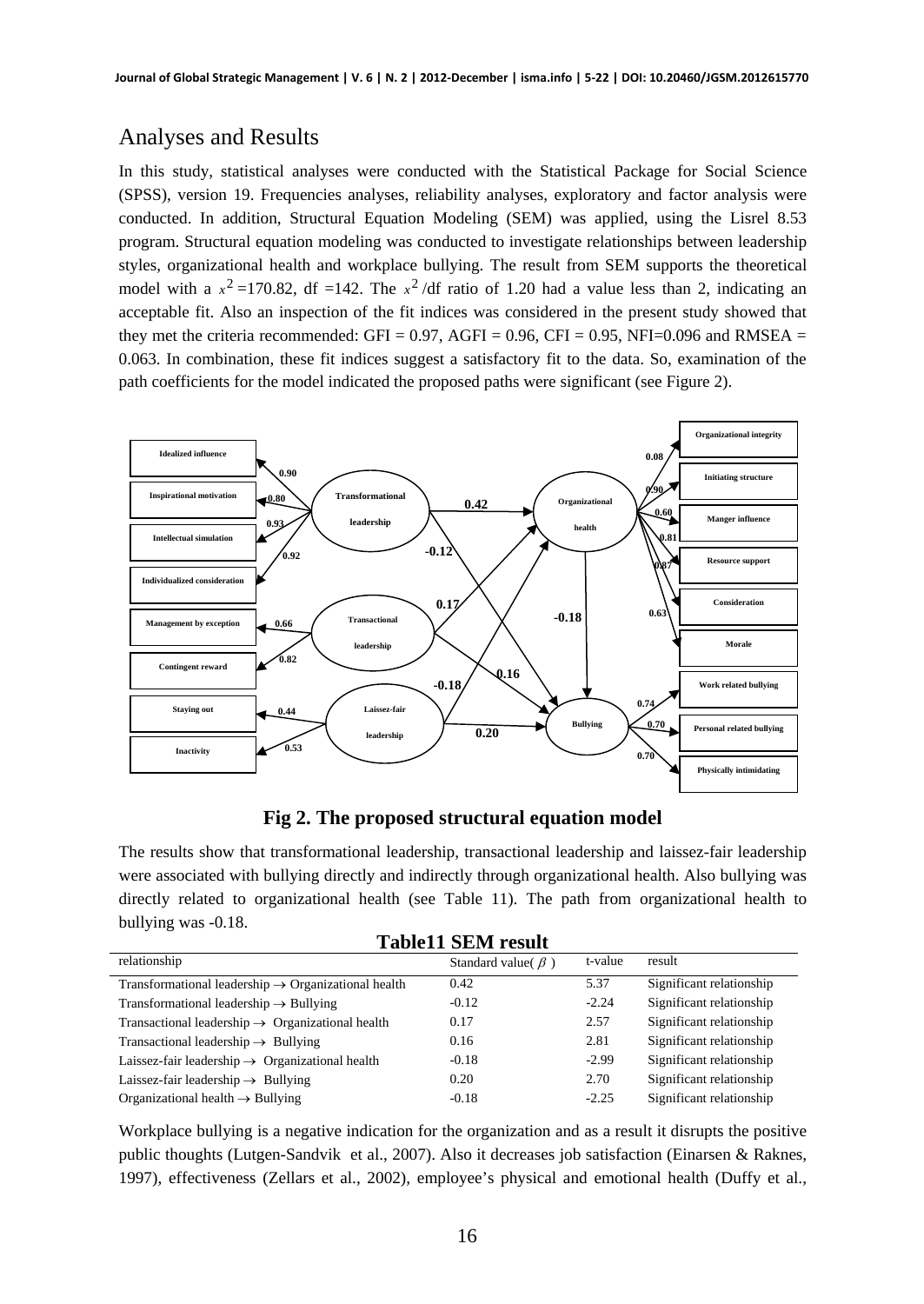2002; Rospenda, 2002) and their self-esteem (spratlen, 1995; all cited by Lutgen-Sandvik & Namie, 2009).

Furthermore workplace bullying increases absenteeism and earlier retirements (lyman, 1996; Namie, 2003), Turnover and additional costs for training new employees (Lutgen-Sandvik & McDermott, 2008), costs of employee's medical insurance (Bassman, 1992; all cited by Lutgen-Sandvik & Namie, 2009). Also it may cause employees to experience higher levels of anxiety and depression (Namie & Namie, 2003) and suicid possibility increase (Leymann, 1990; as cited by Lutgen-Sandvik & Namie, 2009).

Besides researchers found that there is a relationship between leadership styles and workplace bullying. Laissez-faire leadership behaviour is strongly related to bullying (Hauge et al.,2007). Also, Transformational leadership characteristics decrease occurrence of workplace bullying (Cemaloglu, 2011).

The results of this study show that there is a relationship between leadership styles and workplace bullying. So, laissez-fair leadership has the most effect and the transformational leadership has the least effect on occurrence of workplace bullying. Also, a positive relationship was found between transactional and laissez-fair leadership with workplace bullying but a negative relationship was found between transformational leadership style and workplace bullying. Also the results of the factor loading in standardized mode which measures three observed variables for workplace bullying shown that: work related bullying, personal related bullying and physically intimidating bullying all of them have high and positive correlation with workplace bullying.

Initially it is recommended that for preventing from the exposure to workplace bullying it is better to cause employees to be aware of the signs of workplace bullying, the complaint procedure and training them the ways to control it. Also it is recommended that frequently print bullying awareness educational posters and sending them anti bullying emails.

Managers must learn emotional intelligence and transformational leadership behaviors. They must train to coach, encourage and mentor followers. In addition it is necessary to aware them the signs of workplace bullying and train them to prevent and manage it proactively.

Organizational health will affect performance (Huang & Ramey, 2008) and is important in for successful changing plans (Clark & Fairman, 1983; as cited by Cemaloglu, 2011). In addition organizational health makes a strong vision (Korkmaz, 2006). Furthermore, organizational health results in organizational efficiency (Brookover, 1978). Also, researchers found out that there is a relationship between leadership styles and organizational health. Besides, Transformational leadership acts increase organizational health (Cemaloglu, 2011).

The results of this research showed that there is a relationship between leadership styles and organizational health. So, transformational leadership has the most effect but transactional leadership has the least effect on organizational health. Indeed positive relationships were found between transformational and transactional leadership with organizational health and a negative relationship was found between laissez-fair leadership and organizational health.

The results of the factor loading in standardized mode which measures six observed variables for organizational health showed that: initiating structure, consideration, resource support, morale, manager influence all of them have high and positive correlation with organizational health except for organizational integration which have a lower correlation with the organizational health.

It is recommended that it's better to teach managers transformational leadership acts and as a result communications with employees will be enhanced. In a transactional leadership style leaders can become successful temporarily thus training them transformational leadership behaviors can create a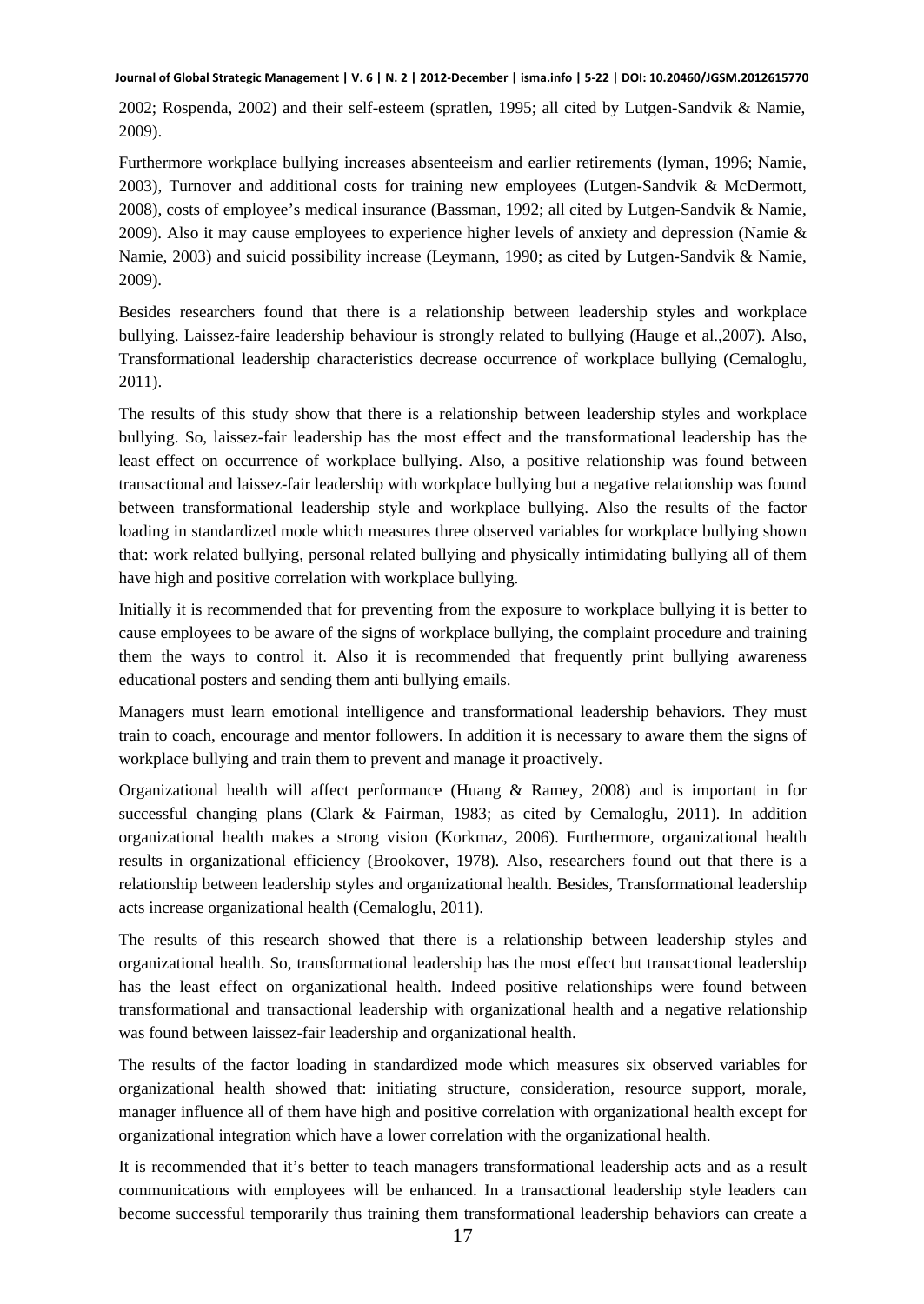long time success. The organizational health index shows the condition of companies. So, through studying organizational health and identifying influential measures, we can increase the organizational health index and thus we can have a healthier organization.

Workplace bullying takes place in stressful working environment with a destructive leadership styles (Hauge et al., 2007). In this research it was shown that there is a negative relationship between organizational health and bullying and as the result of the significant t-values in Table 11 which is not between -1.96 and 1.96, it shows that all of the leadership styles have significantly affects organizational health and workplace bullying. Therefore this research claims that there are relationships between the transformational, transactional and laissez-fair leadership acts of managers, workplace bullying and organizational health. Also there is a relationship between organizational health and the occurrence of workplace bullying.

# **CONCLUSION**

In general according to Adizes organizations like living organisms, have life cycle. They are born, they grow and develop then reach maturity, they begin to decline and age and finally in many cases they die. As a matter of fact organizations at any stage of the life cycle are affected by external environment as well as internal factors. So, leaders who understand these stages make the organization flexible and controllable in order to be young. They also plan to be always in the growth and maturity stages in order to avoid from falling in to decline and ageing stages. In order that companies can achieve long term success, they need to create a healthy environment. Besides if the organizational health index evaluated periodically, the results will help leaders to know about their status, ensure ongoing progress and prioritize intervention programs needed to improve company's health.

Based on the results of this study, leadership styles affect organizational health. So, by using Multi Factor Leadership questionnaire, companies will find out the personal leadership styles of managers and thus teaching them the principals of effective leadership. Also, they can develop their transformational leadership skills such as giving fast and useful feedback, active listening, motivation, problem solving, communication skills, speaking and nonverbal behaviors to have a healthy organization.

According to the research background, Emotional intelligence quotient of transformational leaders is high compared to other leadership styles. So, the transportation company can offer courses on emotional intelligence skills to develop their five emotional intelligence main areas to increase their emotional quotient. Besides, managers must accept the fact that their function is no more directing and controlling, but in fact they are responsible for mentoring, coaching, facilitating and training employees.

The results also have shown that the workplace bullying decreases in a healthy organization. So, development of organizational health leads to reducing workplace bullying. If there is a high level of workplace bullying in an organization it has impact on effectiveness, performance, job satisfaction, absenteeism and turnover(Lutgen-Sandvik & Namie, 2009). It is better that the transportation company train leaders to be aware of the signs of workplace bullying for managing it proactively. Also it is essential that they make employees know about its signs, the complaint procedure and training them the way to control it. So, in order that companies can achieve long term success they need to develop transformational leadership skills and periodically evaluate organizational health index to have a healthy organization with low level of workplace bullying. In this case, organization meets high level of performance, commitment, job satisfaction and citizenship behavior. So, in brief,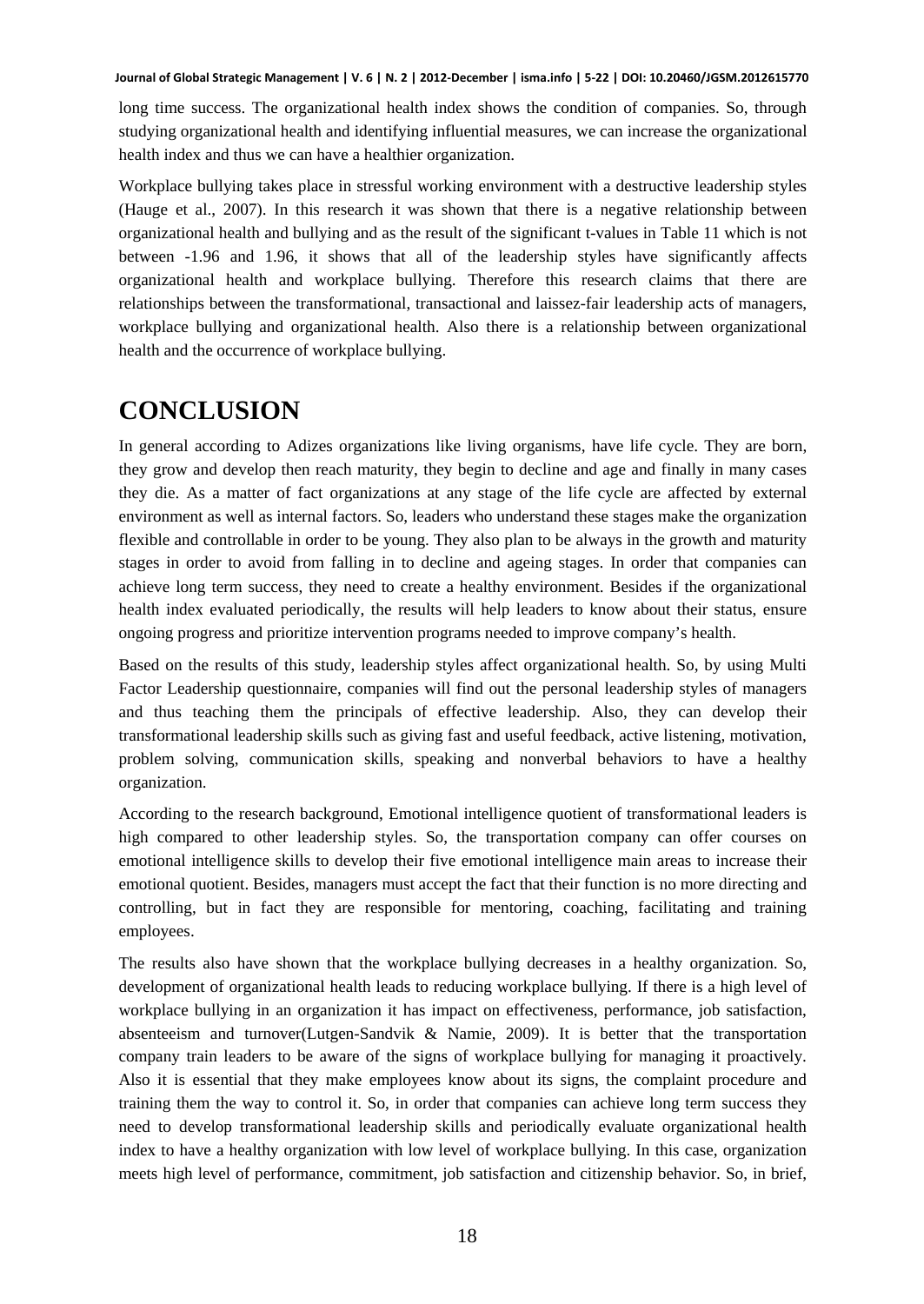when moving leaders toward implementing transformational leadership behaviors we will expect to have healthy organizations with low level of workplace bullying.

The present study has several limitations. First, there was no document and keep records related to the bullying investigation and complaints within the transportation company. Second, we have little research background that has attempted to explore the relationship between leadership styles, organizational health and workplace bullying. Furthermore, this research had some difficulties. First, in this research because of the time and financial limitations we used the NAQ questionnaire but it is better to use qualitative study methods like structured or unstructured interviews to measure the existence of bullying in the workplace. Second, we had problems with data gathering because many companies did not allow us to gather information related to the prevalence of workplace bullying.

A suggestion for further research would be to use qualitative research techniques. Besides it is required to examine the relationships between leadership styles and cyber bullying. Also it is important to reveals the links between organizational outcomes, bullying and organizational health.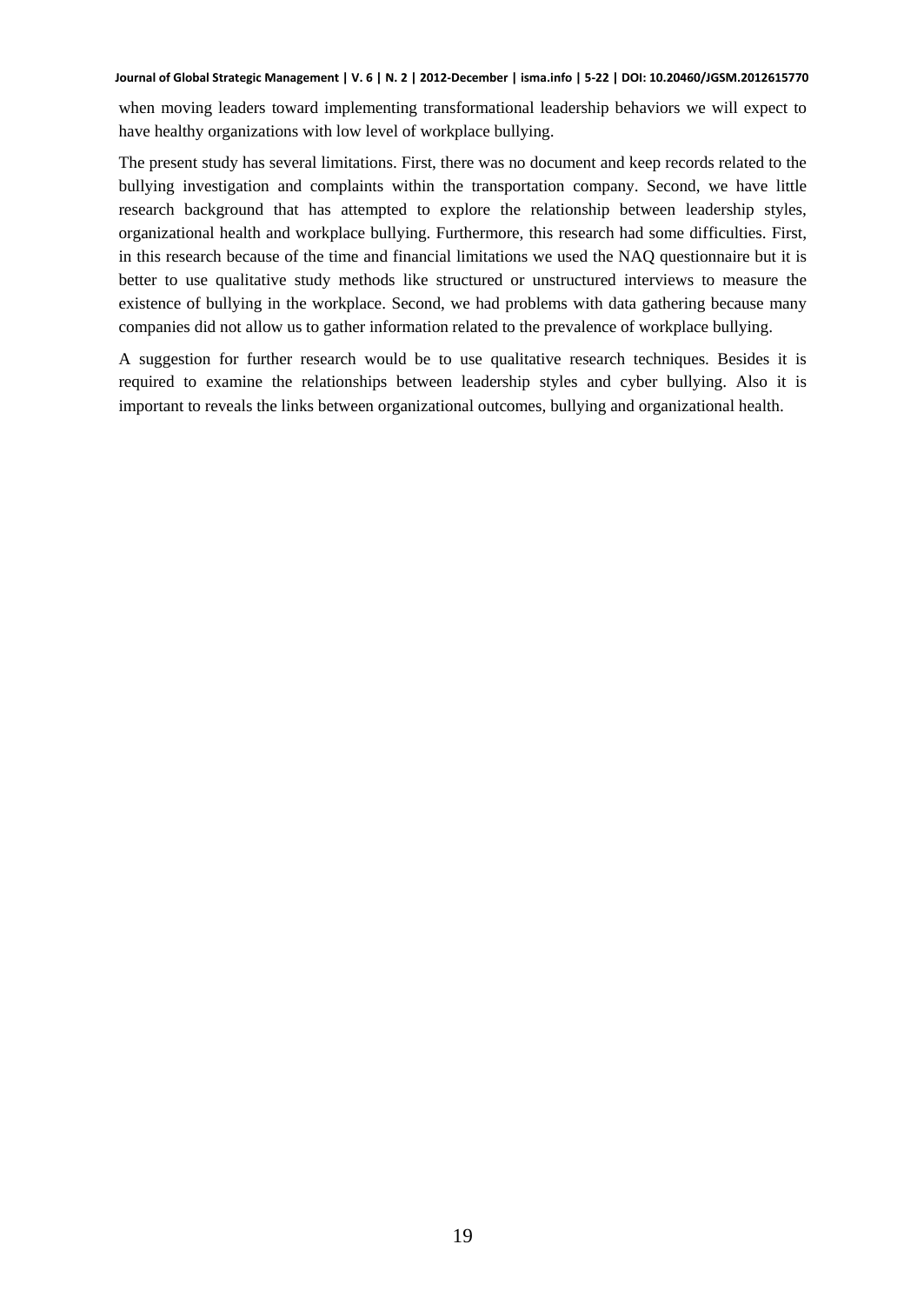# **REFERENCES**

Andersson, L., & Pearson, C. (1999). Tit for tat? The spiraling effect of incivility in the workplace. *Academy of Management Review, 24(3)* , pp. 452-471.

Baron, R., & Neuman, J. (1998). Workplace agression-The iceberg beneath the tip of workplace violence: Evidence of its forms, frequency, and targets. *Public Administration Quarterly, 21(4)* , pp. 446-464.

Bass, B. M. (1999). Two Decades of Research and Development in Transformational Leadership. *European Journal of Work and Organizational Psychology, 8(1)* , pp. 9-32.

Bass, B. M., & Avolio, B. j. (1990a). The implications of transactional and transformational leadership for individual, team, and organizational development. *Research in organizational change and development, 4* , pp. 231-272.

Bass, B., & Avolio, B. (1994). *Improving organizational effectiveness through transformational leadership.* Thousand Oaks, CA: sage.

Bass, B., & Avolio, B. (1990b). *Transformational Leadership Development: Manual for MLQ.* Palo Alto: Consulting Psychologist Press.

Bennis, W. (1989). *On becoming a leader.* New York: Addison-Wesley .

Brookover, W. (1978). Elementary school social climate and school achievement. *American Educational Research Journal, 15* , pp. 301-318.

Bryman, A. (1992). *Charisma and leadership in organization.* London: sage.

Cemaloglu, N. (2006). Analysis of the primary school teachers perception of organizational health in terms of different variables. *Egitim Fakultesi Dergisi(H. U. Journal of education). 30* , pp. 63-72.

Cemaloglu, N. (2011). Primary principals' leadership styles, school organizational health and workplace bullying. *Journal of Educational Administration* , 49(5), pp. 495-512.

Den hartog, D. N., Koopman, P. L., & Van Muijen, J. J. (1995). Charismatic Leadership; A state of the art. *The Journal of leadership Studies, 2(4)* , pp. 35-49.

Druker, P. (1999). *management challenges for the 21st century.* New York: Harpercollins.

Einarsen, S. (2000). Harassment and bullying at work: A review of the Scandinavian approach. *Aggression and Violent Behaviour, 5* , pp. 379-401.

Einarsen, S. (1999). The nature and causes of bullying at work. *International Journal of Manpower, 20(1/2)* , pp. 16-27.

Einarsen, S., & Mikkelsen, E. G. (2003). *Individual effects of exposure to bullying at work. In S. Einarsen, H. Hoel, D. Zapf & C. L. Cooper (Eds), Bullying and emotional abuse in the workplace. International perspectives in research and practice.* London: Taylor & Francis.

Einarsen, S., & Skogstad, A. (1996). Bullying at work: epdemiological findings in public and private organizations. *European Journal of Work and Organizational Psychology* , pp. 185-202.

Einarsen, S., Hoel, H., & Notelaers, F. (2009). Measuring exposure to bullying and harassment at work: Validity, factor structure and psychometric properties of the Negative Acts Questionnaire-Revised. *Work & stress, 23(1)* , pp. 24-44.

Georgakopoulos, A., Wilkin, L., & Kent, B. (2011). Workplace Bullying: A complex problem in contemporary organizations. *International journal of business and social science, 2(3)* , pp. 1-20.

Gholamzadeh, D. (2012). *leadership.* Tehran: Termeh.

Givens, R. (2008). Transformational leadership: The impact on organizational and personal outcomes. *Emerging Leadership Journeys, 1(1)* , pp. 4-24.

Hannabuss, S. (1998). Bullying at work. *Library Management, 19(5)* , pp. 304-310.

Hauge, L., Skogstad, A., & Einarsen, S. (2007). Relationships between stressful work environments and bullying: Results of a large representative study. *Work & stress, 21(3)* , pp. 220-242.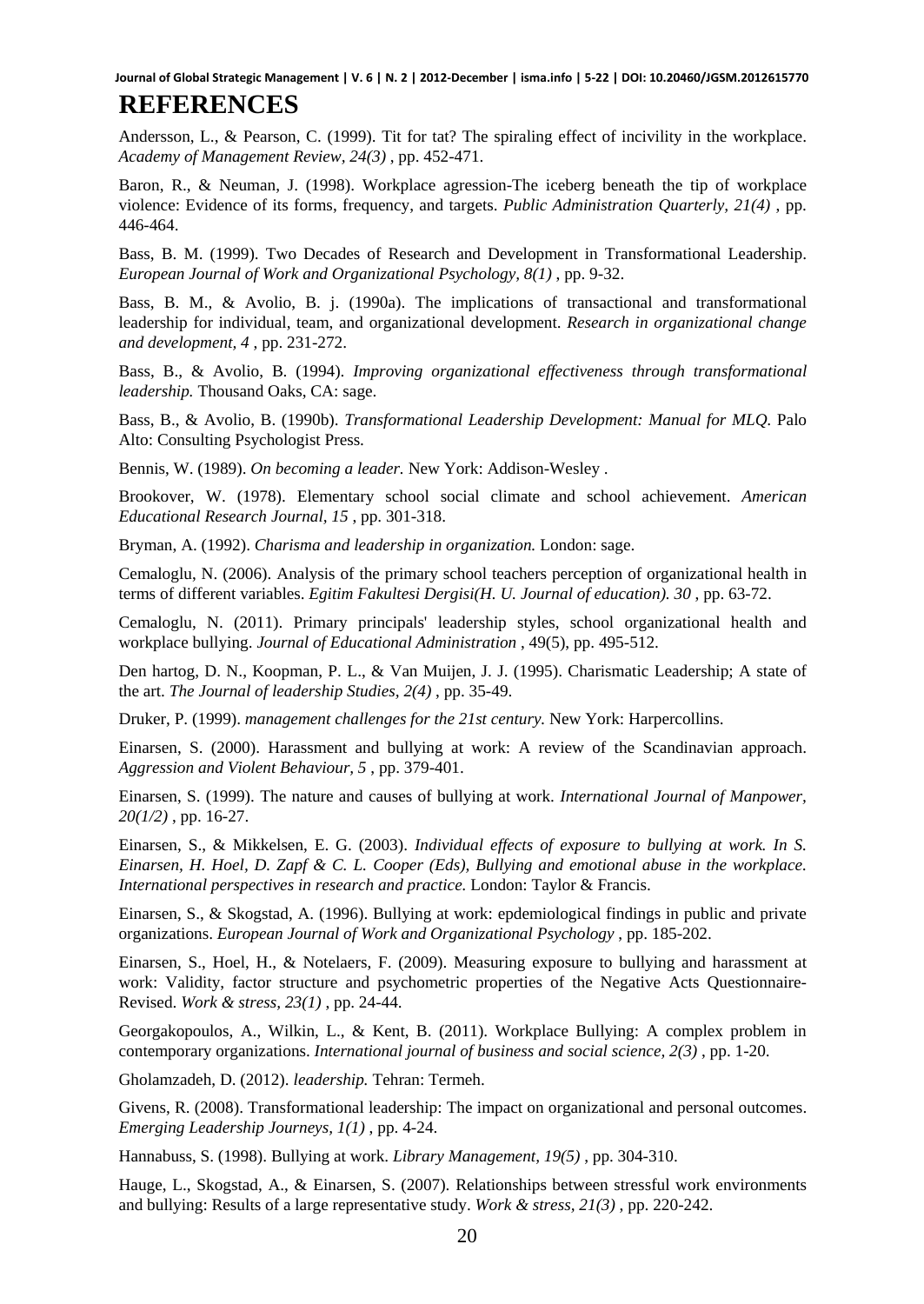Hoel, H., & Salin, D. (2003). Organizational antecedents of bullying. In Stale Einarsen, Helge Hoel, Dieter Zapf & Cary Cooper (Eds.), Bullying and Emotional Abuse in the Workplace: International Perspectives in Research and Practice . *New York, NY: Taylor & Francis* , 203-218.

Hoel, H., Rayner, C., & Cooper, C. (1999). Workplace bullying. *International Review of Industrial and Organisational Psychology, 14* , pp. 195-239.

Hoy, W., & Feldman, J. (1987). Organizational health: The concept and its measure. *Journal of research and development in education, 2(4)* , pp. 30-37.

Hoy, W., & Miksel, C. (1991). *Educational Administration: Theory, Research and Practice, 4th edition.* New York, NY: McGraw-Hill.

Hoy, W., & Miskel, C. (1987). *Educational administration. Theory,Research and Practice, 3rd edition.* New York: Random House.

Hoy, W., & Tarter, C. (1997). *The road open and healty schools: a handbook for change elementary and middle school edition.* Thousand Oaks, CA: Corwin Press.

Hoy, W., Tarter, C., & Bliss, J. (1990). Organizational climate, school health and effectiveness. *Educcational Administration Quarterly* , pp. 260-279.

Hoy, W., Tarter, C., & Kottkamp, R. (1991). *Open schools/healthy schools: Measuring organizational climate.* Beverly hills, CA: Sage.

Jenkins, M. (2011). Practice Note: Is Mediation Suitable for Complaints of Workplace Bullying? *Conflict Resolution Quarterly, 29(1)* , pp. 25-38.

Keashly, L. (2002). Interpersonal and Systemic Aspects of Emotional Abuse at Work: The target's Perspective. *Violence and victims, 16(3)* , pp. 233-268.

Keashly, L., & Neuman, J. H. (2005). Bullying in the workplace: Its impact and management. *Employee Rights and Employment Policy Journal, 8(3)* , pp. 335-373.

Kimpston, R. D., & Sonnabend, L. c. (1975). Public secondary schools: The interrelationships between organizational health ans innovativeness and between organizational health and staff characteristics. *Urban Education, 10(1)* , pp. 27-45.

Kocolowski, M. D. (2010). Shared Leadership: Is it time for a change? *Emerging Leadership Journey*, pp. 22-32.

Korkmaz, M. (2006). the relationship between Organizational health and robust school vision in elementary schools. *educational research quarterly, 30(1)* , pp. 14-36.

Kouzes, J., & Posner, B. (2002). *The leadership Challenge.* San Francisco, CA: Jossey Bass Publishers.

Lim, S. Y., & Murphhy, L. (1999). The relationship of organisational factors to employee health and overall effectiveness. *American Journal of Industrial Medicine Supplement, 1* , pp. 64-65.

Lutgen-Sandvik, p., & Namie, G. &. (2009). "Workplace Bullying: Causes, consequences, and Corrections". In P. Lutgen-Sandvik & B. D. Sypher (Eds.), Desructive organizational communication: Processes, consequences, and constructive ways of organizing. *New york: Routledge/Taylor & Francis* , pp. 41-75.

Lutgen-Sandvik, P., Tracy, S., & Alberts, J. k. (2007). Burned by Bullying in the American Workplace: Prevalence, Perception, Degree and Impact. *Journal of Management Studies* , pp. 838- 861.

Manase, A. (1985). Vision and leadership:paying attention to intention. *peabody Journal of education, 63 (1)* , pp. 150-170.

McKay, R., & Fratzl, J. (2011). A Cause of Failure in Addressing Workplace Bullying: Trauma and the Employee. *International Journal of Business and Social Science, 2(7)* , pp. 13-27.

Mester, C., Visser, D., & Roodt, G. (2003). Leadership styles and its relation to employee attitudes and behaviour. *SA Journal of Industrial Psychology, 29(2)* , pp. 72-80.